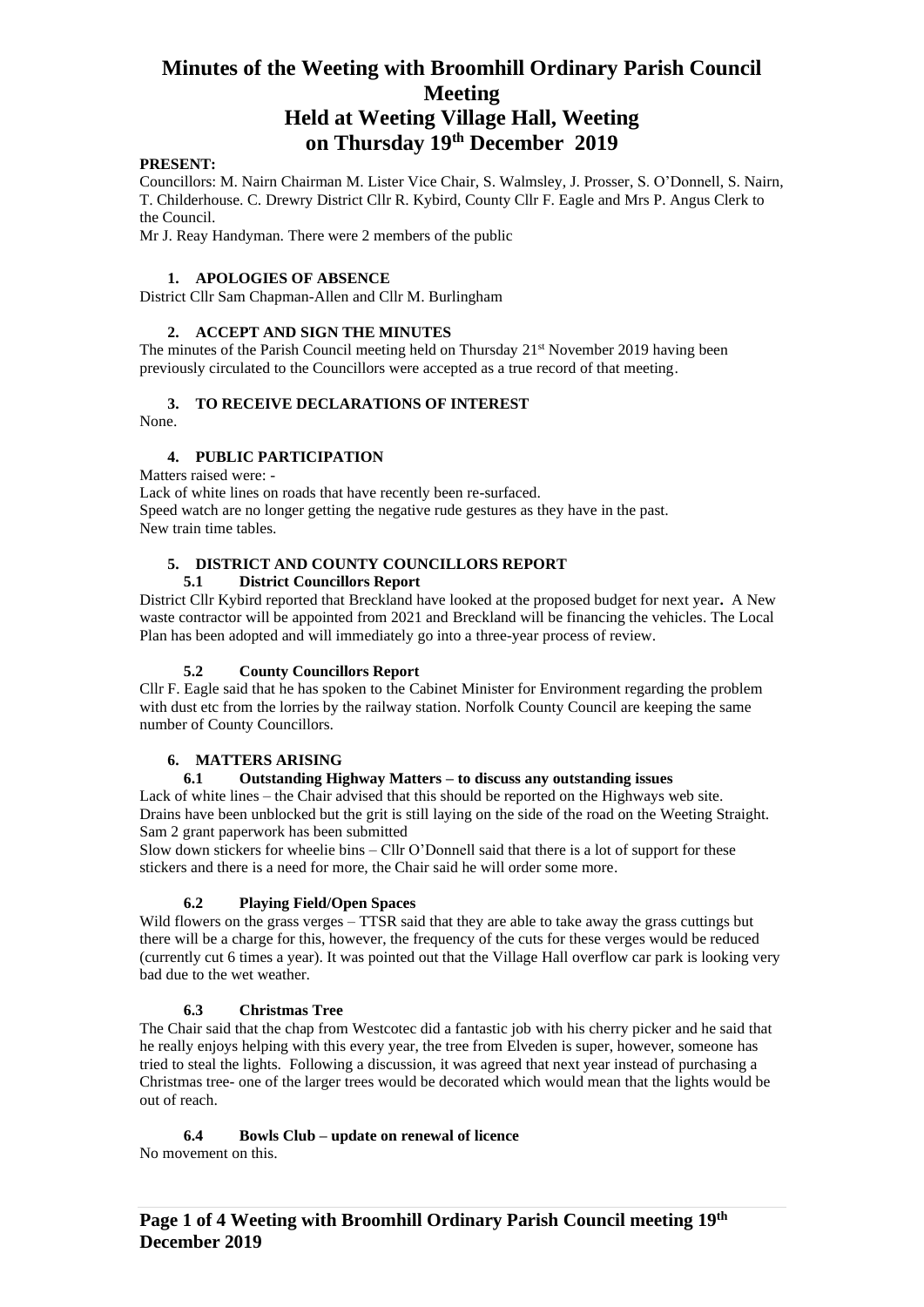# **Minutes of the Weeting with Broomhill Ordinary Parish Council Meeting Held at Weeting Village Hall, Weeting on Thursday 19th December 2019**

## **6.5 Clothing Bank – update**

There is now another clothing bank in place and the Clerk needs to take contact Whites to have the paper bank taken away.

### **6.6 Litter/dog bin for Fengate Drove**

A map has now been sent to Breckland to show the exact location of where the bin should be placed, the Clerk said that we should know after Christmas if we are successful with this request**.** 

#### **6.7 Drones – to discuss policies**

The Chair said that on the 30th November it became mandatory for drone users to register with the CAA and pass the drone test. Following a discussion, it was agreed to put a policy in place that states that any drone users need to obtain permission from the Parish Council to fly their drones from land that belongs to the Parish Council.

### **6.8 School bus – bus charges increase – update from County Cllr F. Eagle**

County Councillor F Eagle said that basically the charges are going up. The Chair said he will discuss this with our MP and will be writing to her.

## **7. REPORTS**

### **7.1 Chairman's Report**

We had a rather damp session dressing the tree but it looks super.

### **7.2 Clerks Report**

- Put in grant application for Sam 2.
- Asked Councillor Sam Chapman-Allen to take a look at the "homeless" street light in 4 Boundary Close, Breckland have since come back to say that the resident should contact their management company or the developer.
- Contacted Breckland to ask if the paper bank can be replaced with another clothing bank, this is being arranged.
- Enquired with TTSR about taking away grass cuttings instead of mulching them back in to the verges so that wild flowers can grow on these verges, they have since come back asking for length and width of the verges that we wish to mow and collect and there will be an extra cost for taking away the cuttings.
- Contacted County Councillor Fabian Eagle with regard to the transport cost for the buses from Weeting to Brandon IES school.
- Completed declaration form for HMRC to confirm there is no one employed by Weeting eligible to go into a pension scheme.
- Reported moles on the football club, these have now been dealt with.
- Helped with decorating the Christmas tree.
- Sent map over to Breckland Council detailing where the new dog bin/litter bin is needed in Fengate Drove, we should hear about this in the new year.

## **7.3 Handyman Report**

- Helped put the Christmas tree up.
- Village Hall carpark with the help of Cllr Lister spread a mix of road chippings quick dry cement on the green matting where it had lifted.
- Pointed post has been broken on village hall road and hope to replace this by 21<sup>st</sup> December.
- A resident delivered the hardwood slat for the bench seat on Parrotts Piece.
- There has been some fly tipping by the bottle bank.
- The new clothing banks do not need unblocking.
- Got 2 padlocks for the football hut and will fit these in January and the Parish Council will have a spare key for these.

## **7.4 Street Lighting Officers Report**

Not at meeting.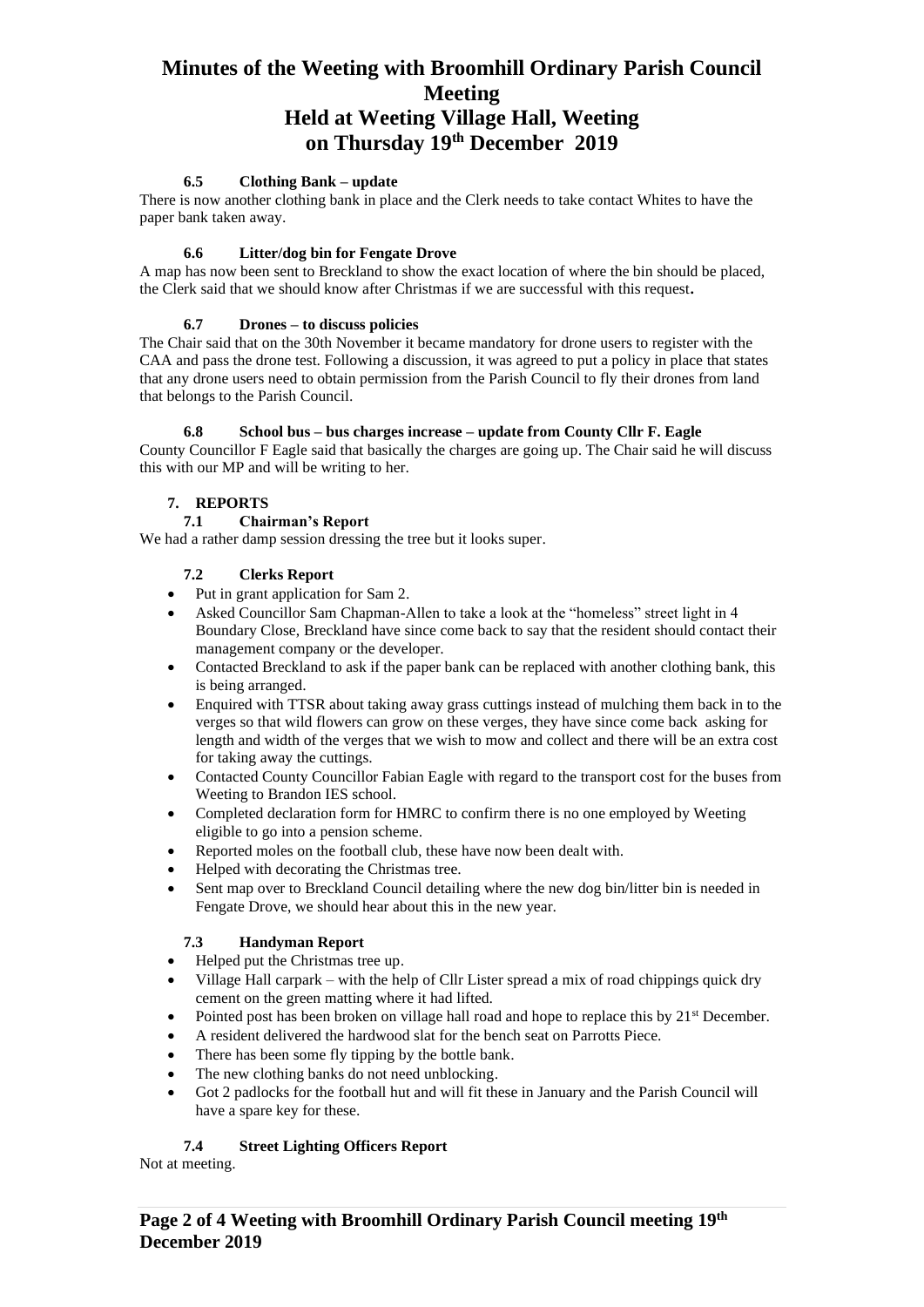## **Minutes of the Weeting with Broomhill Ordinary Parish Council Meeting Held at Weeting Village Hall, Weeting**

**on Thursday 19th December 2019**

**7.5 Bowls Club Report**

Nothing to report.

**7.6 Village Hall Report**

Nothing to report.

**7.7 Football Club Report**

Nothing to report.

#### **8. CORRESPONDENCE – To report on any outstanding correspondence received by the Council**

None

**9. FINANCE**

**9.1 To Agree and Sign the Payments for the November/December invoices**

The following payments were agreed and authorised on Thursday the19th December 2019 The cheques / payments were signed by Cllrs M. Nairn and M. Lister **Balance for September 2019 £17,427.80**

**Total after Direct Debits and Income £17,190.42**

| Minus the following direct debits |          |
|-----------------------------------|----------|
| E-On Street Lights                | £642.90  |
| E-On Street Lights Parrots Piece  | £15.76   |
| Viridor Waste Collection          | £77.47   |
| <b>Total Direct Debits</b>        | £736.13  |
| Plus, the following receipts      |          |
| Bowls Club                        | £18.75   |
| <b>WVL</b>                        | £480.00  |
| $\mathbf{m}$ in $\mathbf{r}$      | 0.100 FF |

| <b>Total Income</b>                         | £498.75 |
|---------------------------------------------|---------|
| <b>Total after Direct Debits and Income</b> | £17.190 |

| <b>Cheques/Bacs</b> | <b>Description</b>                                 | <b>Total</b> |
|---------------------|----------------------------------------------------|--------------|
| 400278 (cheque)     | Royal British Legion (agreed at Nov meeting)       | £50.00       |
| 58469194            | Clerk - salary, mileage, phone and lights for tree | £607.25      |
| 58469225            | Handyman - salary, mileage and del of WVL          | £515.52      |
| 58469267            | Westcotec - replacement LED L1 Castle Close        | £258.00      |
| 58469313            | Fengate Fasteners - Village maintenance supplies   | £34.63       |
| 58469343            | Barkers Printers - WVL                             | £617.00      |
| 58469372            | Elveden - Christmas tree                           | £660.00      |
| 58469418            | Wicksteed - New swing for play area                | £7,114.94    |
| 58469485            | Village hall hire for meeting                      | £25.00       |
| 58566500            | Westcotec - street light maintenance               | £194.08      |
| 58566827            | Richard Oughton - Mole control football field      | £50.00       |
| 58710540            | Handyman - delivery of NCC                         | £110.00      |

| Total Cheques paid<br><b>Balance in Community Account December 2019</b><br><b>Balance in Savings Account (£37.19 interest)</b> |  |                     |  |  | £10,236.42              |  |  |                          |
|--------------------------------------------------------------------------------------------------------------------------------|--|---------------------|--|--|-------------------------|--|--|--------------------------|
|                                                                                                                                |  |                     |  |  | £6,954.00<br>£14,053.37 |  |  |                          |
|                                                                                                                                |  |                     |  |  |                         |  |  | Total in Parish Accounts |
| $(0.200 \times 0.000)$                                                                                                         |  | $1.000 \times F0.0$ |  |  |                         |  |  |                          |

(£2,000 ringfenced for play area maintenance and £996.50 for outdoor play projects)

#### **9.2 Budget 2020/2021 – Actual/Estimated spend for 2019/2020 and proposed budget to be agreed for 2020/2021 – figures circulated to the Councillors prior to the meeting**

Figures had been circulated to the Councillors prior to the meeting and following a discussion it was agreed to increase next year's precept by 3%. The precept for 2020/2021 will be £37,600

## **10. PLANNING APPLICATIONS**